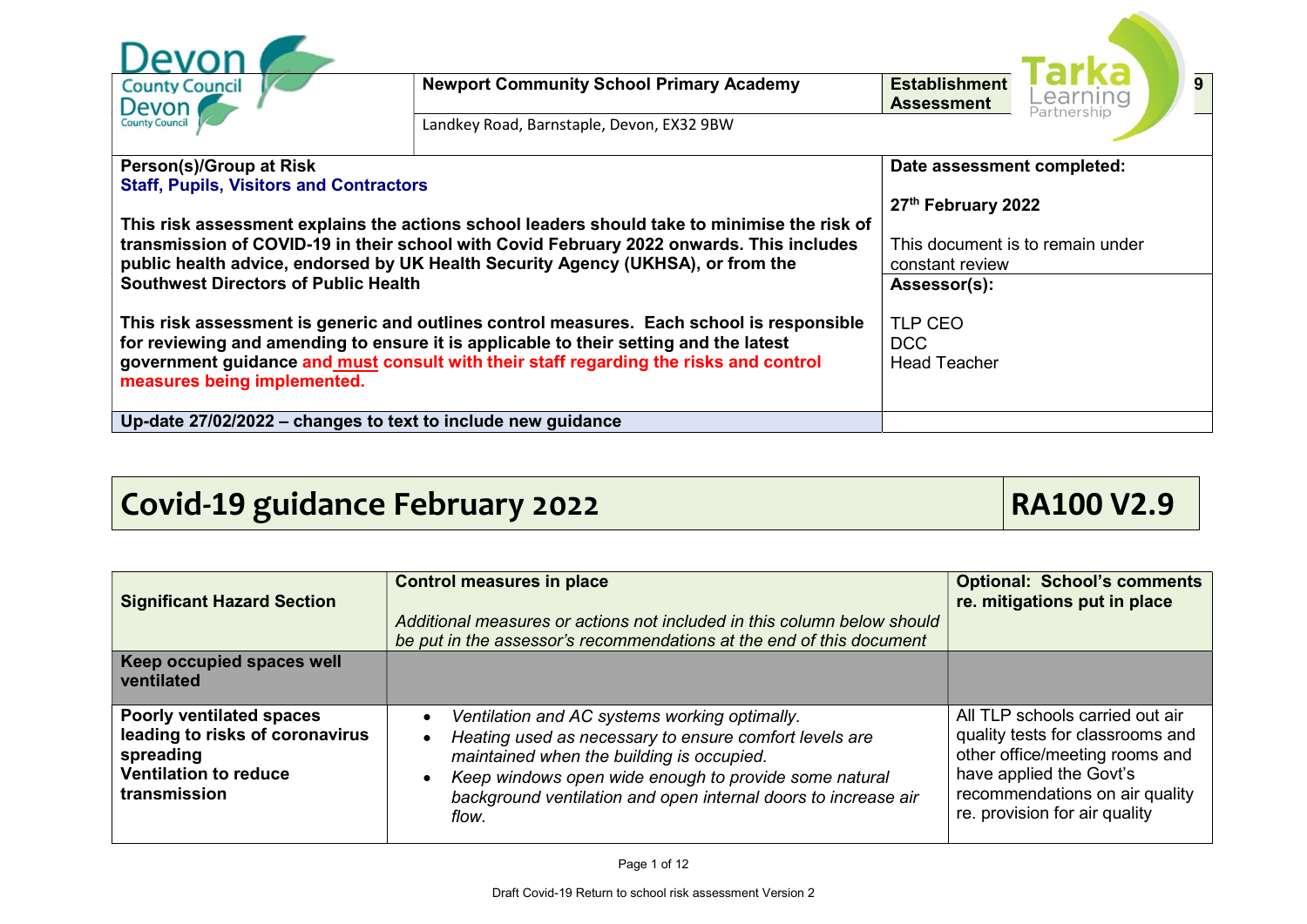| <b>Health and Safety Executive</b><br>quidance on air conditioning and<br>ventilation during the coronavirus<br>outbreak and CIBSE COVID-19<br>advice provides more information.<br>DfE is working with the Scientific<br><b>Advisory Group for Emergencies</b><br>(SAGE) and NHS England on a<br>pilot project to measure CO2<br>levels in classrooms and<br>exploring options to help improve<br>ventilation in settings where<br>needed. | Open windows fully when rooms are unoccupied for longer<br>periods to purge the air (e.g. lunch times and before and after<br>school).<br>Action taken to prevent occupants being exposed to draughts.<br>For example, partially open high-level windows as opposed to<br>low-level windows, close external doors and arrange the<br>furniture if appropriate and possible.<br>Use fans for good air circulation if relevant<br>$\bullet$<br>Air conditioning systems that normally run with a recirculation<br>$\bullet$<br>mode set up to run on full outside air.<br>Ventilation system remains on at all times, even when the<br>building is unoccupied. The system set to operate at lower<br>ventilation rates during evenings and weekends.<br>Ensure staff meetings and insets are in rooms with suitable and<br>$\bullet$<br>sufficient ventilation                                                                                                                                                                                                                                                                                                                            | equipment if reading require<br>additional support.<br>All relevant rooms have been<br>risk assessed with CO2<br>monitors.<br>Letter to staff sent on 27 <sup>th</sup><br>February 2022 outlining updated<br>risk mitigations. |
|---------------------------------------------------------------------------------------------------------------------------------------------------------------------------------------------------------------------------------------------------------------------------------------------------------------------------------------------------------------------------------------------------------------------------------------------|-----------------------------------------------------------------------------------------------------------------------------------------------------------------------------------------------------------------------------------------------------------------------------------------------------------------------------------------------------------------------------------------------------------------------------------------------------------------------------------------------------------------------------------------------------------------------------------------------------------------------------------------------------------------------------------------------------------------------------------------------------------------------------------------------------------------------------------------------------------------------------------------------------------------------------------------------------------------------------------------------------------------------------------------------------------------------------------------------------------------------------------------------------------------------------------------|--------------------------------------------------------------------------------------------------------------------------------------------------------------------------------------------------------------------------------|
| <b>Maintain appropriate cleaning</b><br>regimes                                                                                                                                                                                                                                                                                                                                                                                             |                                                                                                                                                                                                                                                                                                                                                                                                                                                                                                                                                                                                                                                                                                                                                                                                                                                                                                                                                                                                                                                                                                                                                                                         |                                                                                                                                                                                                                                |
| You should put in place and<br>maintain an appropriate cleaning<br>schedule.                                                                                                                                                                                                                                                                                                                                                                | Follow TLP cleaning regime in each school<br>$\bullet$<br>Reduced clutter and removing difficult to clean items to make<br>$\bullet$<br>cleaning easier.<br>Cleaning using standard cleaning products such as detergents<br>and bleach, paying attention to all surfaces but especially ones<br>that are touched frequently, such as door handles, light<br>switches, work surfaces, remote controls and electronic devices.<br>Surfaces that are frequently touched and by many people in<br>$\bullet$<br>common areas to be cleaned twice a day.<br>Avoid sharing work equipment by allocating it on a personal<br>$\bullet$<br>basis or put cleaning regimes in place to clean between each<br>user.<br>Identify where you can reduce people touching surfaces, for<br>$\bullet$<br>example by leaving doors open (except fire doors) or providing<br>contactless payment.<br>Keep surfaces clear to make it easier to clean and reduce the<br>$\bullet$<br>likelihood of contaminating objects.<br>Provide more bins and empty them more often.<br>$\bullet$<br>Toilets and communal areas to be cleaned regularly, with a<br>process of recording - displaying cleaning schedules. | TLP cleaning provision to<br>continue and monitored both by<br>the school and TLP estates<br>team.                                                                                                                             |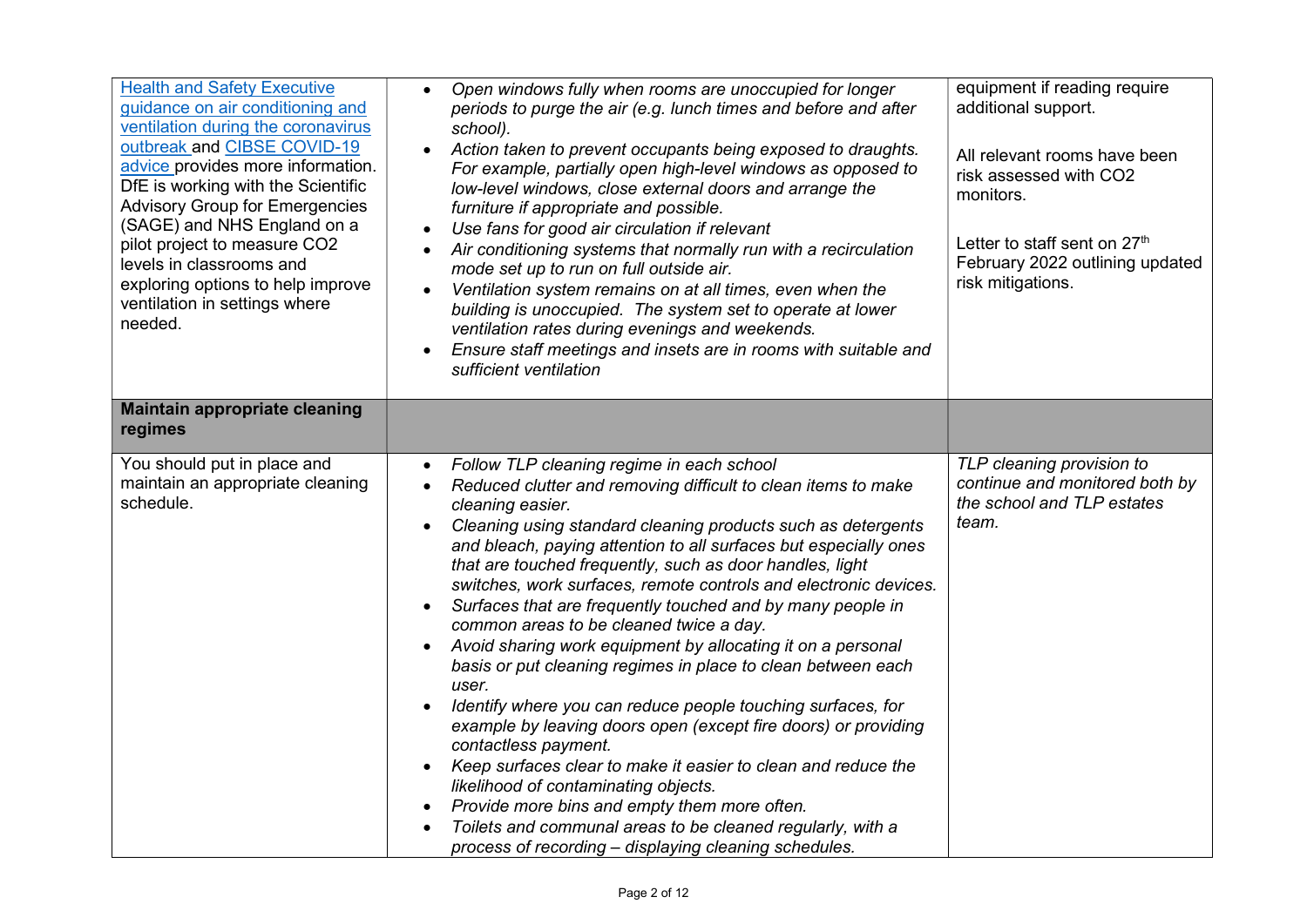| Sanitising spray and paper towels to be provided in classrooms<br>appropriate washing and drying process.                                                                                       |                                                                                                                                                                                                                                                                                                                                                                                                                                                                                                                                                                                                                                                                                                                                                                                                                                                                                                                                                                                                                                                                                                                                                                                                                                                                                                                                                                                                                                                                                      |
|-------------------------------------------------------------------------------------------------------------------------------------------------------------------------------------------------|--------------------------------------------------------------------------------------------------------------------------------------------------------------------------------------------------------------------------------------------------------------------------------------------------------------------------------------------------------------------------------------------------------------------------------------------------------------------------------------------------------------------------------------------------------------------------------------------------------------------------------------------------------------------------------------------------------------------------------------------------------------------------------------------------------------------------------------------------------------------------------------------------------------------------------------------------------------------------------------------------------------------------------------------------------------------------------------------------------------------------------------------------------------------------------------------------------------------------------------------------------------------------------------------------------------------------------------------------------------------------------------------------------------------------------------------------------------------------------------|
|                                                                                                                                                                                                 |                                                                                                                                                                                                                                                                                                                                                                                                                                                                                                                                                                                                                                                                                                                                                                                                                                                                                                                                                                                                                                                                                                                                                                                                                                                                                                                                                                                                                                                                                      |
| o Ensure good hygiene for everyone.<br>o Keep occupied spaces well ventilated.<br>Follow public health advice on testing, self-isolation and<br>$\circ$<br>managing confirmed cases of COVID-19 | Provision for bins in all<br>classrooms and main used<br>rooms such as offices                                                                                                                                                                                                                                                                                                                                                                                                                                                                                                                                                                                                                                                                                                                                                                                                                                                                                                                                                                                                                                                                                                                                                                                                                                                                                                                                                                                                       |
|                                                                                                                                                                                                 | for use by members of staff. If using cloths – disposable or<br>Thorough cleaning of rooms at the end of the day. This should include<br>regular cleaning of areas and equipment, with a particular focus on<br>frequently touched surfaces.<br>Key messages:<br>Control measures to remain in schools to reduce risk:<br>o Maintain appropriate cleaning regimes.<br>Face coverings are no longer advised for pupils, staff and visitors in<br>classrooms or communal areas. Staff and pupils should follow wider<br>advice on face coverings outside of school, including on transport to<br>and from school. (The legal requirement to wear a face covering no<br>longer applies. However, the government suggests that you continue to<br>wear a face covering in crowded and enclosed spaces where you may<br>come into contact with people you do not normally meet).<br>Face coverings may be required by the school to support special<br>circumstances such as a meeting in an unventilated place, crowded<br>meeting spaces, an outbreak management situation etc.<br><b>Respiratory hygiene</b><br>The 'catch it, bin it, kill it' approach continues to be very important.<br>The e-Bug COVID-19 website contains free resources for you, including<br>materials to encourage good hand and respiratory hygiene. There are<br>good hygiene measures that can be used in:<br>https://www.england.nhs.uk/south/wp-<br>content/uploads/sites/6/2021/08/spotty-book-2021.pdf |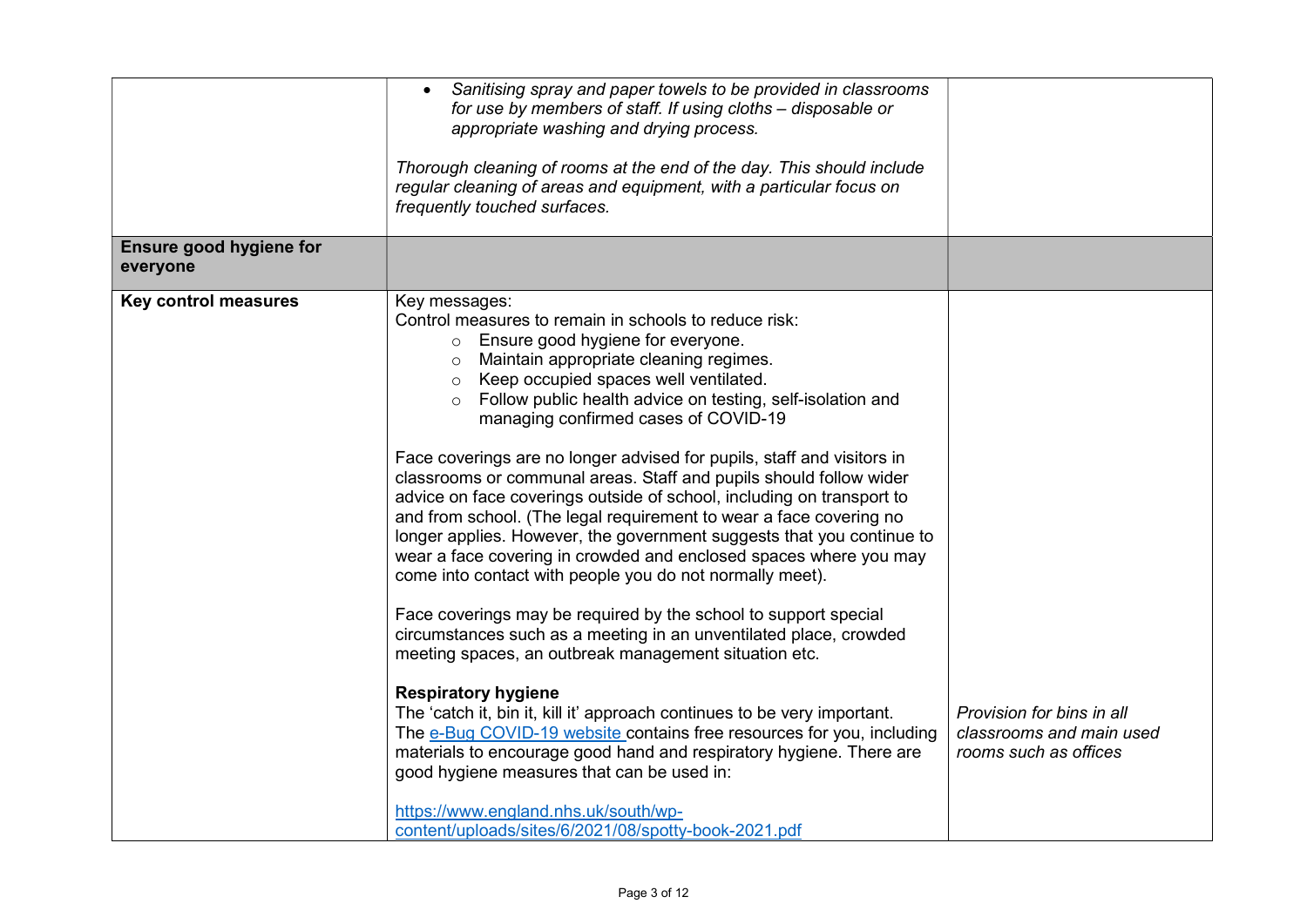|                                                                                                                                                                 | https://www.england.nhs.uk/south/info-professional/public-<br>health/infection-winter/schools-and-nurseries-guidance/<br>DCC Health and Safety Arrangements: - Infection Control HS26                                                                                                                                                                                                                                                                                                                                                                                                                                                                                                                                                                                                                                                                                                                                                          |                                                                                   |
|-----------------------------------------------------------------------------------------------------------------------------------------------------------------|------------------------------------------------------------------------------------------------------------------------------------------------------------------------------------------------------------------------------------------------------------------------------------------------------------------------------------------------------------------------------------------------------------------------------------------------------------------------------------------------------------------------------------------------------------------------------------------------------------------------------------------------------------------------------------------------------------------------------------------------------------------------------------------------------------------------------------------------------------------------------------------------------------------------------------------------|-----------------------------------------------------------------------------------|
| <b>Conditions for use of fluid</b><br>resistant face mask and other<br>equipment when dealing with a<br>symptomatic child are clear<br>and understood by staff. | If a child, young person or other learner becomes unwell with symptoms<br>of coronavirus while in their setting and needs direct personal care until<br>they can return home a face mask should be worn by the supervising<br>adult if a distance of 2 meters cannot be maintained.<br>If contact with the child or young person is necessary, then gloves, an<br>apron and a face mask should be worn by the supervising adult. If a risk<br>assessment determines that there is a risk of splashing to the eyes, for<br>example from coughing, spitting, or vomiting, then eye protection should<br>also be worn Ensuring that fluid resistant face masks are available for<br>all schools and that a supply is maintained.<br>https://www.gov.uk/government/publications/safe-working-in-education-<br>childcare-and-childrens-social-care/safe-working-in-education-<br>childcare-and-childrens-social-care-settings-including-the-use-of- | Use of isolation room if required<br>as holding place prior to parent<br>pick up. |
| <b>Staff use of PPE</b>                                                                                                                                         | personal-protective-equipment-ppe<br>Pupils whose care routinely already involves the use of PPE due to their                                                                                                                                                                                                                                                                                                                                                                                                                                                                                                                                                                                                                                                                                                                                                                                                                                  |                                                                                   |
|                                                                                                                                                                 | intimate care needs will continue to receive their care in the same way.<br>Follow guidance<br>https://www.gov.uk/government/publications/safe-working-in-education-<br>childcare-and-childrens-social-care/safe-working-in-education-<br>childcare-and-childrens-social-care-settings-including-the-use-of-<br>personal-protective-equipment-ppe                                                                                                                                                                                                                                                                                                                                                                                                                                                                                                                                                                                              |                                                                                   |
| Self-isolation - staff/pupils:                                                                                                                                  | If someone develops symptoms or has a positive test result the<br>guidance still advises people to stay at home to avoid passing the<br>infection on to others. There is no longer a legal requirement for people<br>with COVID-19 to isolate BUT public health guidance STILL advises<br>people to stay home for 10 days<br>(or until have 2 negative LFDs on consecutive days from day 5)                                                                                                                                                                                                                                                                                                                                                                                                                                                                                                                                                    |                                                                                   |
| <b>Symptoms</b>                                                                                                                                                 | Deliver strong messaging about signs and symptoms of Covid-19.                                                                                                                                                                                                                                                                                                                                                                                                                                                                                                                                                                                                                                                                                                                                                                                                                                                                                 | Letter to parents on 28 <sup>th</sup><br>February 2022                            |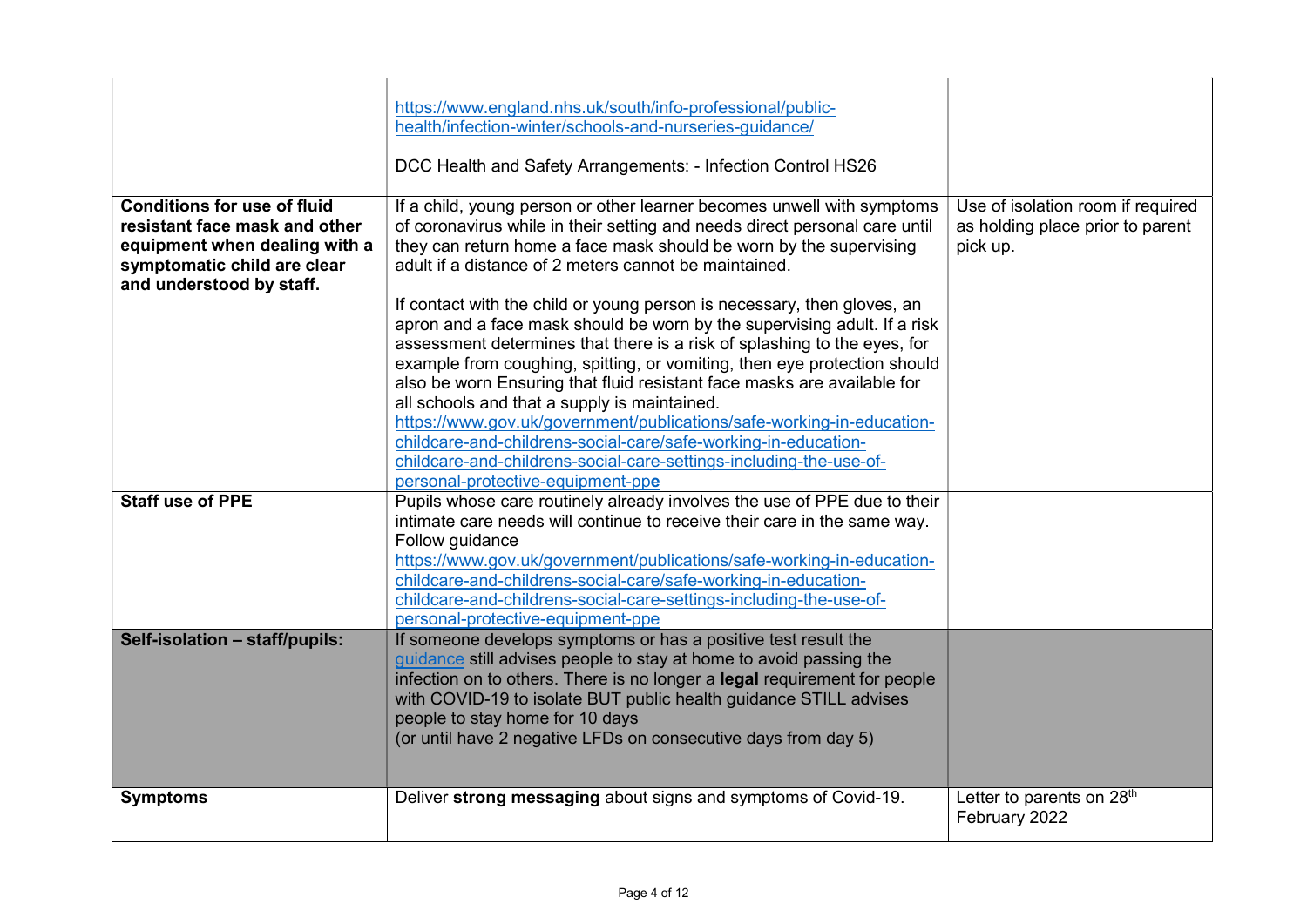|                       | Children who are unwell should not attend the setting and should<br>remain at home until their acute symptoms resolve (+24 hours for a<br>fever).                                                                                                                                                                                                                                                                                                                           |  |
|-----------------------|-----------------------------------------------------------------------------------------------------------------------------------------------------------------------------------------------------------------------------------------------------------------------------------------------------------------------------------------------------------------------------------------------------------------------------------------------------------------------------|--|
|                       | IF these symptoms develop into cough, temperature,<br>changes to taste and smell, should isolate and test.                                                                                                                                                                                                                                                                                                                                                                  |  |
|                       | IF test negative to COVID-19, still need to remain at<br>home until at least 24 fever free and acute symptoms resolved.                                                                                                                                                                                                                                                                                                                                                     |  |
|                       | Parents and settings should not try and 'second guess' diagnosis<br>- if have the key symptoms, isolate and test.                                                                                                                                                                                                                                                                                                                                                           |  |
|                       | Examples of acute symptoms with which children should not<br>attend school/nursery include fever, muscle aches, hacking<br>cough.                                                                                                                                                                                                                                                                                                                                           |  |
|                       | The school's operational guidance outlines that in most cases parents<br>and carers agree that a pupil with the key symptoms should not attend<br>the school given the potential risk to others.                                                                                                                                                                                                                                                                            |  |
|                       | If a parent or carer insists on a pupil attending your school as a<br>confirmed or suspected case of Covid-19, you can take the decision to<br>refuse the pupil if, in your reasonable judgement, it is necessary to<br>protect other pupils and staff from possible infection with Covid-19.                                                                                                                                                                               |  |
|                       | We advise schools to communicate this to parents and encourage<br>parents to follow the latest guidance around isolation if symptomatic.                                                                                                                                                                                                                                                                                                                                    |  |
| <b>Close contacts</b> | Close contacts are no longer required to self-isolate or advised to take<br>daily tests and contact tracing has ended. Routine contact tracing<br>(provided by NHS Test and Trace) has now ended, and close contacts<br>will no longer be required to self-isolate or advised to take daily LFD<br>tests. People with COVID-19 will be encouraged to inform their close<br>contacts, Household and overnight contacts advised to take additional<br>precautions for 10 days |  |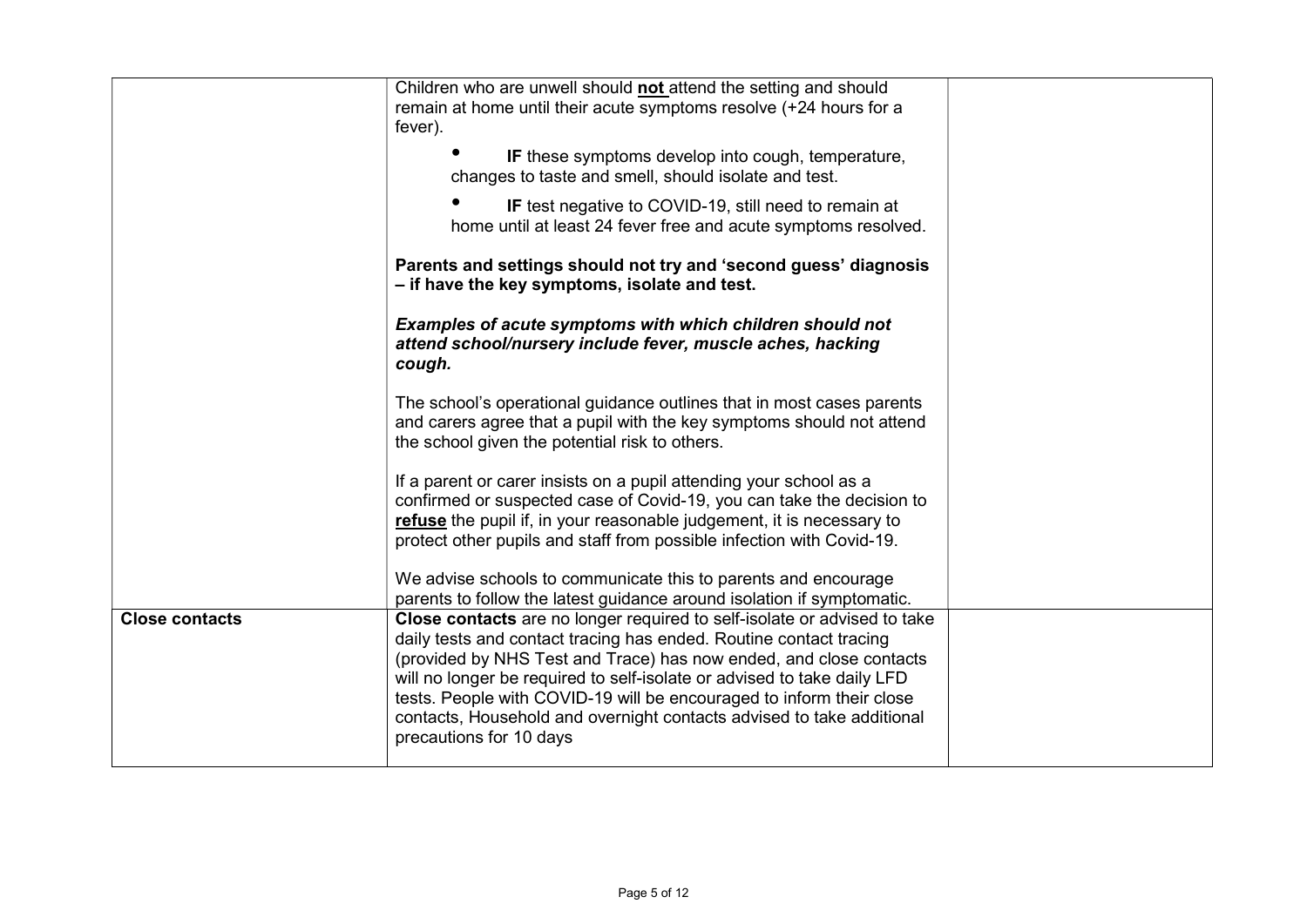|          | How to safely return to your normal routine before 10 days                                                                                 |                              |  |                                                                                   |                            |  |
|----------|--------------------------------------------------------------------------------------------------------------------------------------------|------------------------------|--|-----------------------------------------------------------------------------------|----------------------------|--|
|          |                                                                                                                                            | <b>Day</b>                   |  | How to safely return to your normal routine before 10 days                        |                            |  |
|          |                                                                                                                                            | $0^{\circ}$                  |  | Stay at home                                                                      |                            |  |
|          |                                                                                                                                            | $1 - 4$                      |  | Stay at home                                                                      |                            |  |
|          |                                                                                                                                            | 5                            |  | Take an LFD test                                                                  |                            |  |
|          |                                                                                                                                            |                              |  | LFD is negative,                                                                  | LFD is positive,           |  |
|          |                                                                                                                                            |                              |  | stay at home                                                                      | stay at home               |  |
|          |                                                                                                                                            | 6                            |  | Take an LFD test                                                                  | Take an LFD test           |  |
|          |                                                                                                                                            |                              |  | ᆓ                                                                                 | LFD is negative,           |  |
|          |                                                                                                                                            |                              |  | <b>LFD</b> is negative                                                            | stay at home               |  |
|          |                                                                                                                                            |                              |  | return to normal routine**                                                        |                            |  |
|          |                                                                                                                                            | $\overline{7}$               |  |                                                                                   | Take an LFD test           |  |
|          |                                                                                                                                            |                              |  | *Day your symptoms started or your test<br>was taken if you do not have symptoms  | <b>LFD</b> is negative     |  |
|          |                                                                                                                                            |                              |  | ** You can return to your normal routine if<br>you do not have a high temperature | return to normal routine** |  |
|          |                                                                                                                                            |                              |  |                                                                                   |                            |  |
|          |                                                                                                                                            |                              |  |                                                                                   |                            |  |
| Testing: | PCR testing is still currently available for anyone with Covid-19                                                                          |                              |  |                                                                                   |                            |  |
|          | symptoms.                                                                                                                                  |                              |  |                                                                                   |                            |  |
|          |                                                                                                                                            |                              |  |                                                                                   |                            |  |
|          |                                                                                                                                            |                              |  | Regular asymptomatic testing of staff and pupils in mainstream                    |                            |  |
|          |                                                                                                                                            |                              |  | secondary schools will not be expected to continue. Any outstanding               |                            |  |
|          |                                                                                                                                            |                              |  | test orders from the DfE will now not be delivered.                               |                            |  |
|          |                                                                                                                                            |                              |  | Staff and pupils in specialist SEND settings, Alternative Provision, and          |                            |  |
|          |                                                                                                                                            |                              |  |                                                                                   |                            |  |
|          | SEND units in mainstream schools are advised to continue regular<br>twice weekly testing. For further information, see SEND and specialist |                              |  |                                                                                   |                            |  |
|          |                                                                                                                                            |                              |  | settings: additional COVID-19 operational guidance                                |                            |  |
|          |                                                                                                                                            |                              |  |                                                                                   |                            |  |
|          |                                                                                                                                            | (publishing.service.gov.uk). |  |                                                                                   |                            |  |
|          |                                                                                                                                            |                              |  | In the event of an outbreak, a school may also be advised by their local          |                            |  |
|          |                                                                                                                                            |                              |  | health team or director of public health to undertake testing for staff and       |                            |  |
|          |                                                                                                                                            |                              |  | students of secondary age and above for a period of time. This would              |                            |  |
|          |                                                                                                                                            |                              |  | only be as an exceptional measure and any tests schools have                      |                            |  |
|          |                                                                                                                                            |                              |  | currently should be kept in case, they are needed for this. If schools do         |                            |  |
|          |                                                                                                                                            |                              |  | not have tests available, they will be able to be ordered from the DfE for        |                            |  |
|          |                                                                                                                                            |                              |  | use if in response to an outbreak.                                                |                            |  |
|          |                                                                                                                                            |                              |  |                                                                                   |                            |  |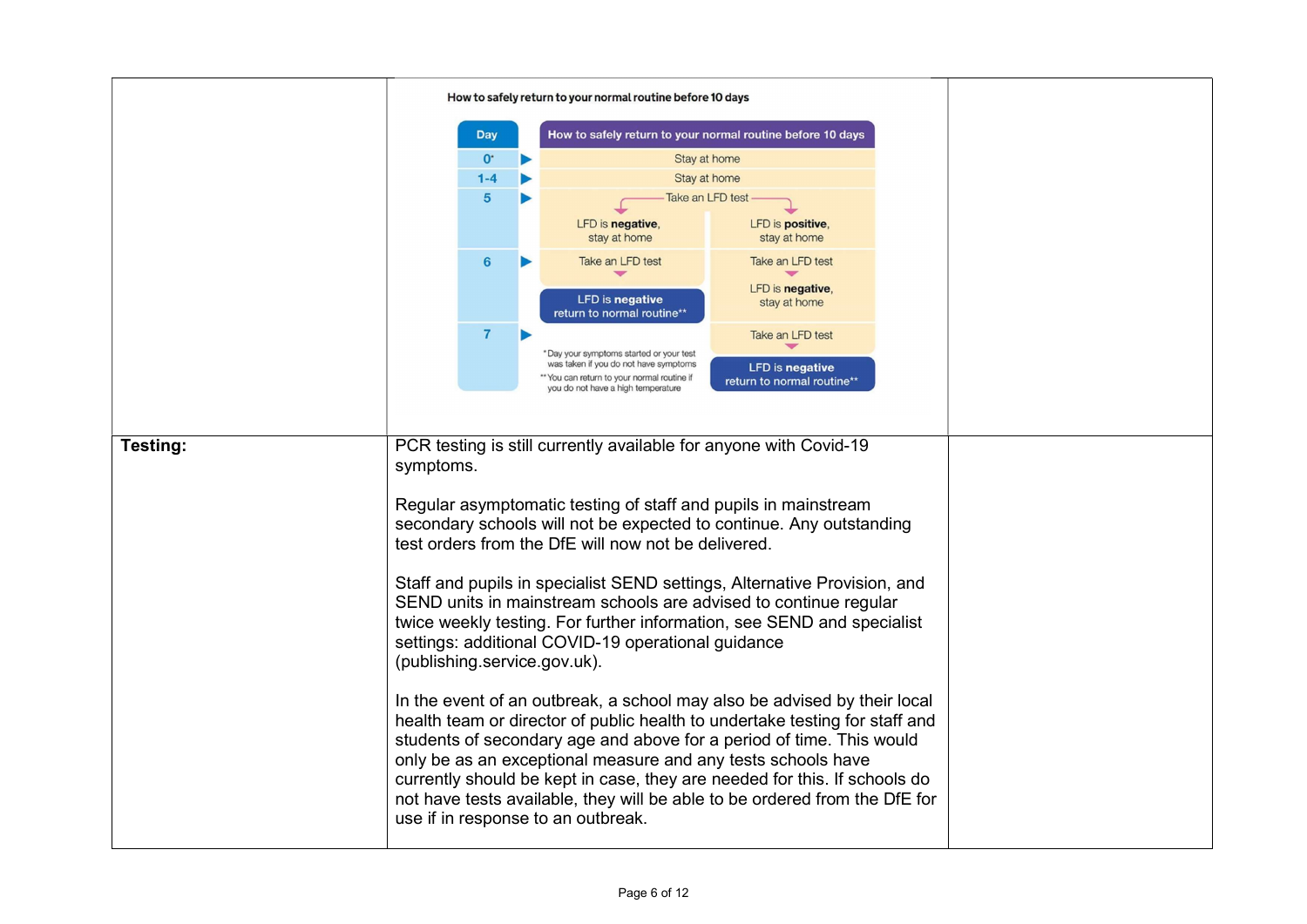| Dealing with outbreak.                                                                                                                                                                                                                       | TLP Schools are required to follow their contingency plan (or outbreak<br>management plan) and describe how they will respond if children,<br>pupils, or staff test positive for COVID-19, how they will operate if they<br>are advised to reintroduce any measures to help break chains of<br>transmission                                                                                                                                                                                                                                                                                                                                                                                                                                                                                                                                                                                                                                                                                                                                      |                                                                                             |
|----------------------------------------------------------------------------------------------------------------------------------------------------------------------------------------------------------------------------------------------|--------------------------------------------------------------------------------------------------------------------------------------------------------------------------------------------------------------------------------------------------------------------------------------------------------------------------------------------------------------------------------------------------------------------------------------------------------------------------------------------------------------------------------------------------------------------------------------------------------------------------------------------------------------------------------------------------------------------------------------------------------------------------------------------------------------------------------------------------------------------------------------------------------------------------------------------------------------------------------------------------------------------------------------------------|---------------------------------------------------------------------------------------------|
| Thresholds - most settings, it<br>will make sense to think about<br>taking extra action if they face<br>severe operational disruption<br>to face-to-face education,<br>however thresholds for when<br>to consider seeking further<br>advice: | For most education and childcare settings may consider seeking advice<br>when:<br>• a higher than previously experienced and/or rapidly increasing number<br>of staff or student absences due to COVID-19 infection<br>• evidence of severe disease due to COVID-19, for example if a pupil,<br>student, child or staff member is admitted to hospital due to COVID-19<br>• a cluster of cases where there are concerns about the health needs of<br>vulnerable staff or students within the affected group<br>where absence of staffing prevents the safe opening of the school<br>$\bullet$                                                                                                                                                                                                                                                                                                                                                                                                                                                    | Schools to contact CEO to<br>discuss circumstances before<br>referral to relevant agencies. |
| <b>Outbreak Key principles:</b>                                                                                                                                                                                                              | The school to maximise the number of children and young people<br>in face-to-face education or childcare and minimise any disruption,<br>while protecting those most vulnerable to increased risk from<br>COVID-19.<br>Any benefits in managing COVID-19 risk should be weighed against<br>any educational drawbacks and the additional measures described in<br>this guidance should be considered only in exceptional circumstances<br>and be time limited, to minimise disruption to face-to-face education and<br>protect the most vulnerable.<br>Measures should affect the minimum number of children for the shortest<br>time<br>attendance restrictions advised as a last resort only - neither contacts<br>or sibling of positive cases should be asked to isolate under normal<br>circumstances.<br>In addition to day-to-day control measures, additional 'outbreak control<br>measures' may be advised by DsPH (or their teams) or UKHSA Health<br>Protection Team following an individual risk assessment.<br>Measures may include: | School to implement relevant<br>remote education action plan                                |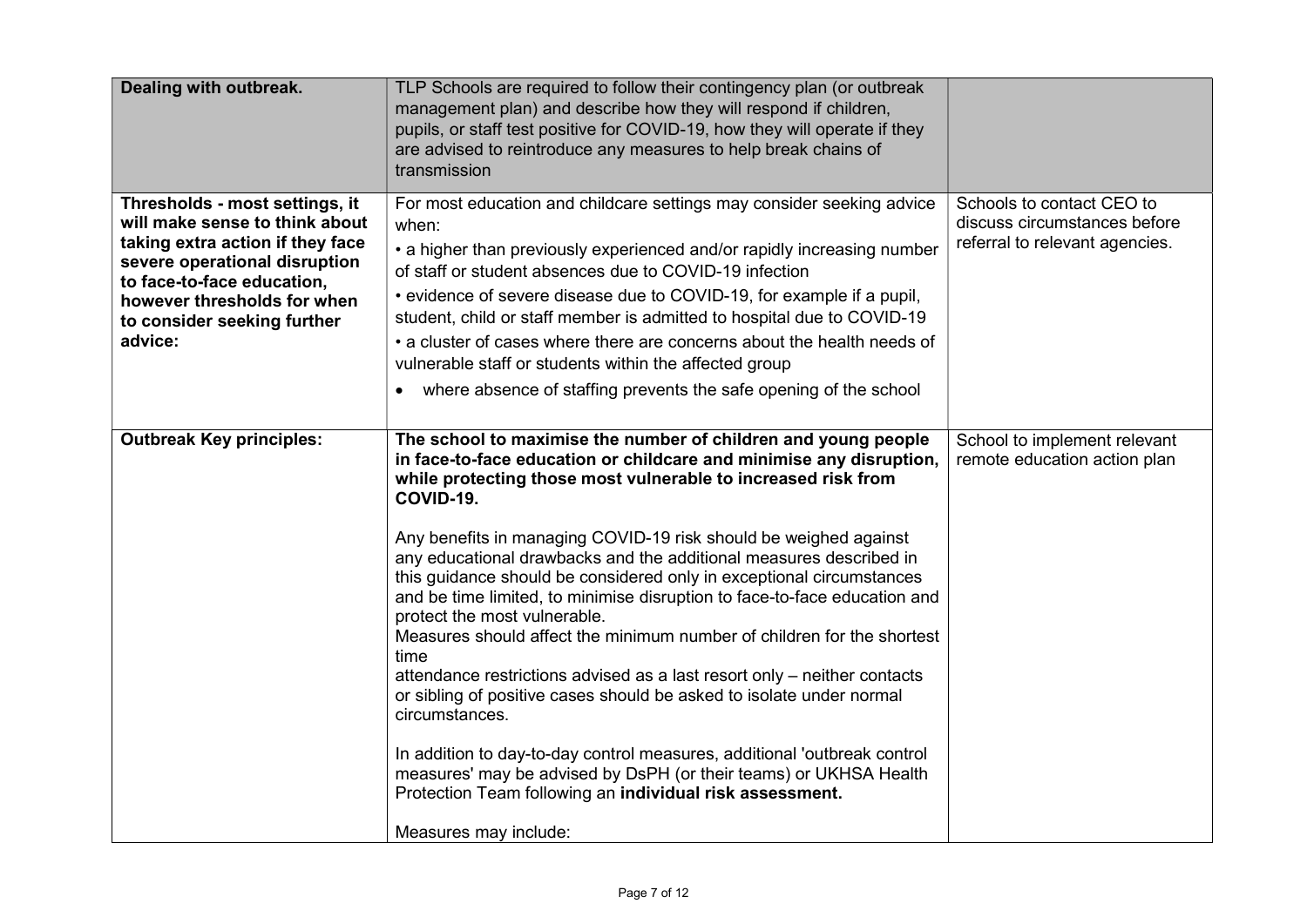| <b>Contingency Planning (Outbreak</b><br>management) Contingency<br><b>Framework</b>                                                                         | Warn and inform information to setting, or group within<br>the setting.<br>Measures to promote social distancing, reduce crowding<br>or inter-group mixing<br>Measures to reduce mixing of staff<br>Temporary limits on visits in and out of setting (e.g.<br>performances, educational visits)<br>Temporary reintroduction of face coverings in communal<br>areas and/or classrooms<br>One off targeted outbreak testing of staff and<br>pupils/students (in yr 7 and above). This may include<br>temporary onsite LFD testing in SEND settings,<br>Attendance restrictions |  |
|--------------------------------------------------------------------------------------------------------------------------------------------------------------|------------------------------------------------------------------------------------------------------------------------------------------------------------------------------------------------------------------------------------------------------------------------------------------------------------------------------------------------------------------------------------------------------------------------------------------------------------------------------------------------------------------------------------------------------------------------------|--|
| <b>Pupil /staff related issues</b>                                                                                                                           | Settings should continue to encourage coronavirus (COVID-19)<br>vaccination uptake for eligible students and staff.                                                                                                                                                                                                                                                                                                                                                                                                                                                          |  |
| Vulnerable groups who are<br>clinically, extremely vulnerable.                                                                                               | Following successful roll-out of vaccine programme + rapid access to<br>therapeutics for those at highest risk, people previously considered<br>clinically extremely vulnerable (CEV) will not be advised to shield again.<br>People at higher risk advised to follow same guidance as everyone else<br>with additional advice available here COVID-19: guidance for people<br>whose immune system means they are at higher risk - GOV.UK<br>(www.gov.uk)/ Guidance for people previously considered clinically<br>extremely vulnerable from COVID-19 GOV.UK (www.gov.uk)    |  |
| Assessment of all staff, including<br>high risk staff with vulnerable /<br>shielding family member,<br>underlying health conditions or<br>other risk factors | A risk assessment should be undertaken with clinically extremely<br>vulnerable and clinically vulnerable. A risk assessment should also be<br>undertaken (or reviewed/updated if one was previously undertaken)<br>with staff who may be anxious about returning to school and/or due to<br>the increased numbers. The 'Risk assessment for all staff including<br>vulnerable groups' can be used to aid and record this assessment -<br>https://devoncc.sharepoint.com/:w:/s/PublicDocs/Education/ESoXeZkA<br>QylLupPG5VVG6yQB2iEFDD4pgkko5qBbtOSEkw?e=040Qiy               |  |
| Pregnant staff                                                                                                                                               | Coronavirus (COVID-19): advice for pregnant employees - GOV.UK<br>(www.gov.uk)                                                                                                                                                                                                                                                                                                                                                                                                                                                                                               |  |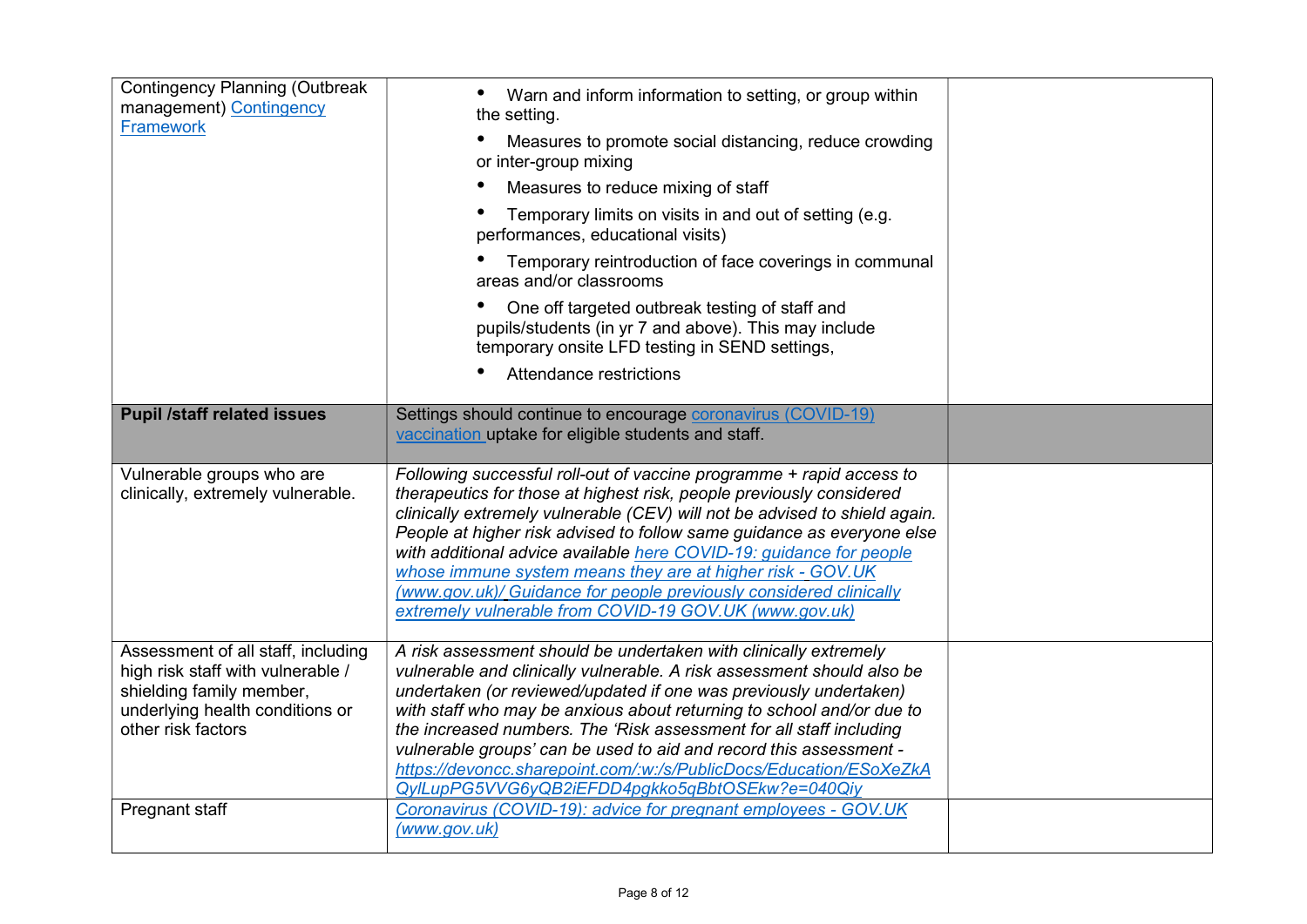|                                  | - should have a risk assessment in place: Coronavirus (COVID-19)<br>infection and pregnancy (rcog.org.uk) can support risk assessment.<br>- a more precautionary approach advised for those >28 weeks pregnant<br>or for individuals with underlying health conditions that place them at<br>greater risk.                                                                                                                                                                                                                                            |                                                                                                                    |
|----------------------------------|-------------------------------------------------------------------------------------------------------------------------------------------------------------------------------------------------------------------------------------------------------------------------------------------------------------------------------------------------------------------------------------------------------------------------------------------------------------------------------------------------------------------------------------------------------|--------------------------------------------------------------------------------------------------------------------|
| Use of assemblies                | Whole school, Phase Team and Class Assemblies will take place<br>with spaces ventilated appropriately. This policy will be reviewed<br>weekly and may change in response to any increase in Covid-19<br>case numbers.                                                                                                                                                                                                                                                                                                                                 | Rooms ventilated<br>Review weekly                                                                                  |
| Staff meetings                   | Staff meetings will continue to take place in the breakout space<br>allowing staff to socially distance. Any staff preferring to attend<br>virtually will be able to do so.                                                                                                                                                                                                                                                                                                                                                                           |                                                                                                                    |
| Visitors and parents on site     | Parents and visitors onsite are not required to wear face<br>coverings, but may be required to do so if supporting special<br>circumstances such as an Outbreak management plan,<br>vulnerability of the persons present, ventilation in the room.                                                                                                                                                                                                                                                                                                    | Parents will be asked of they<br>would prefer face coverings to<br>be warn in meetings                             |
| <b>Transport</b>                 |                                                                                                                                                                                                                                                                                                                                                                                                                                                                                                                                                       |                                                                                                                    |
| <b>Transport to/from school</b>  | There is no longer a legal requirement to wear a face covering but the<br>government suggests people continue to wear one in crowded and<br>enclosed spaces where they may come into contact with people they do<br>not normally meet<br>You may wish to consider, in light of this advice, whether to ask children<br>and young people aged 11 and over to continue to wear face coverings<br>on dedicated school and college transport.<br>Dedicated transport to schools and colleges COVID-19 operational<br>guidance (publishing.service.gov.uk) | The school will review transport<br>arrangements for trips and<br>activities, considering use of<br>face coverings |
| <b>Curriculum considerations</b> |                                                                                                                                                                                                                                                                                                                                                                                                                                                                                                                                                       |                                                                                                                    |
| <b>Educational visits</b>        | A full and thorough risk assessment will be undertaken in relation to all<br>educational visits, ensuring that any public health advice, such as<br>hygiene and ventilation requirements, is included. General guidance                                                                                                                                                                                                                                                                                                                               | Approval of visits will be via the<br>DCC Evolve protcols including<br>the safe management of Covid                |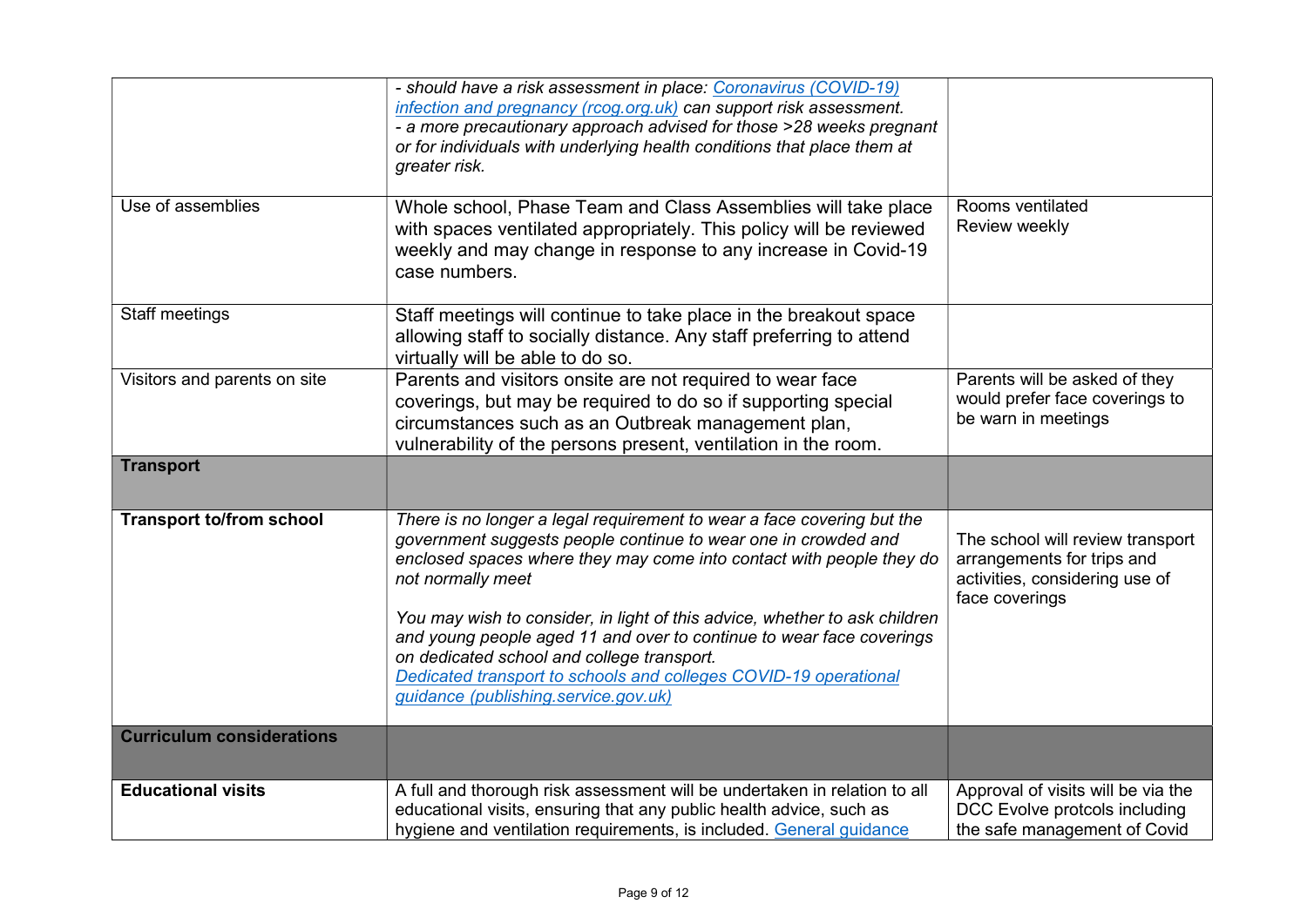|                                                                          | about educational visits is available and is supported by specialist<br>advice from the Outdoor Education Advisory Panel (OEAP).                                                                                                                                                                                                                                                                                                                                                                                                                                                                                                    | 19 as part of the relevant risk<br>assessment.                                                                                                           |
|--------------------------------------------------------------------------|-------------------------------------------------------------------------------------------------------------------------------------------------------------------------------------------------------------------------------------------------------------------------------------------------------------------------------------------------------------------------------------------------------------------------------------------------------------------------------------------------------------------------------------------------------------------------------------------------------------------------------------|----------------------------------------------------------------------------------------------------------------------------------------------------------|
| <b>Resources</b>                                                         |                                                                                                                                                                                                                                                                                                                                                                                                                                                                                                                                                                                                                                     |                                                                                                                                                          |
|                                                                          | <b>DfE daily email-</b> DfE - COVID daily email subscription service<br>(office.com)<br><b>Posters and promotional material -</b><br>https://coronavirusresources.UKHSA.gov.uk/back-to-school/resources/                                                                                                                                                                                                                                                                                                                                                                                                                            |                                                                                                                                                          |
|                                                                          | <b>NHS resources and videos</b><br><b>Handwashing for teachers</b><br><b>Handwashing for children</b><br><b>Coronavirus factsheet for kids</b><br>(1)<br><b>PPE Donning and Doffing advice</b>                                                                                                                                                                                                                                                                                                                                                                                                                                      |                                                                                                                                                          |
|                                                                          | <b>Other resources and videos</b><br><b>COVID-19: the facts   Scouts</b><br>$\odot$<br><sup>1</sup> eBug https://e-bug.eu/<br><b>UKHSA webcast - Breaking the chain of infection</b><br>(1)                                                                                                                                                                                                                                                                                                                                                                                                                                         |                                                                                                                                                          |
| <b>Oversight of the Board of</b><br><b>Trustees and TLP central team</b> |                                                                                                                                                                                                                                                                                                                                                                                                                                                                                                                                                                                                                                     |                                                                                                                                                          |
| Board of Trustee oversight during<br>the COVID-19 outbreaks.             | The Trustee agendas are structured to ensure all statutory<br>requirements are discussed and school leaders are held to account for<br>their implementation. The CEO's report to Trustees includes content<br>and updates on how the school is continuing to meet its statutory<br>obligations in addition to covering the school's response to COVID-19<br>outbreaks Regular dialogue with the Chair of Trustees is in place.<br>Minutes of Trustee meetings are reviewed to ensure that they<br>accurately record Trustee and TLP Central team oversight and holding<br>leaders to account for areas of statutory responsibility. | The TLP Estates staff with the<br>Head Teacher will oversee the<br>monitoring of this risk<br>assessment. Board of Trustees<br>is updated termly by CEO. |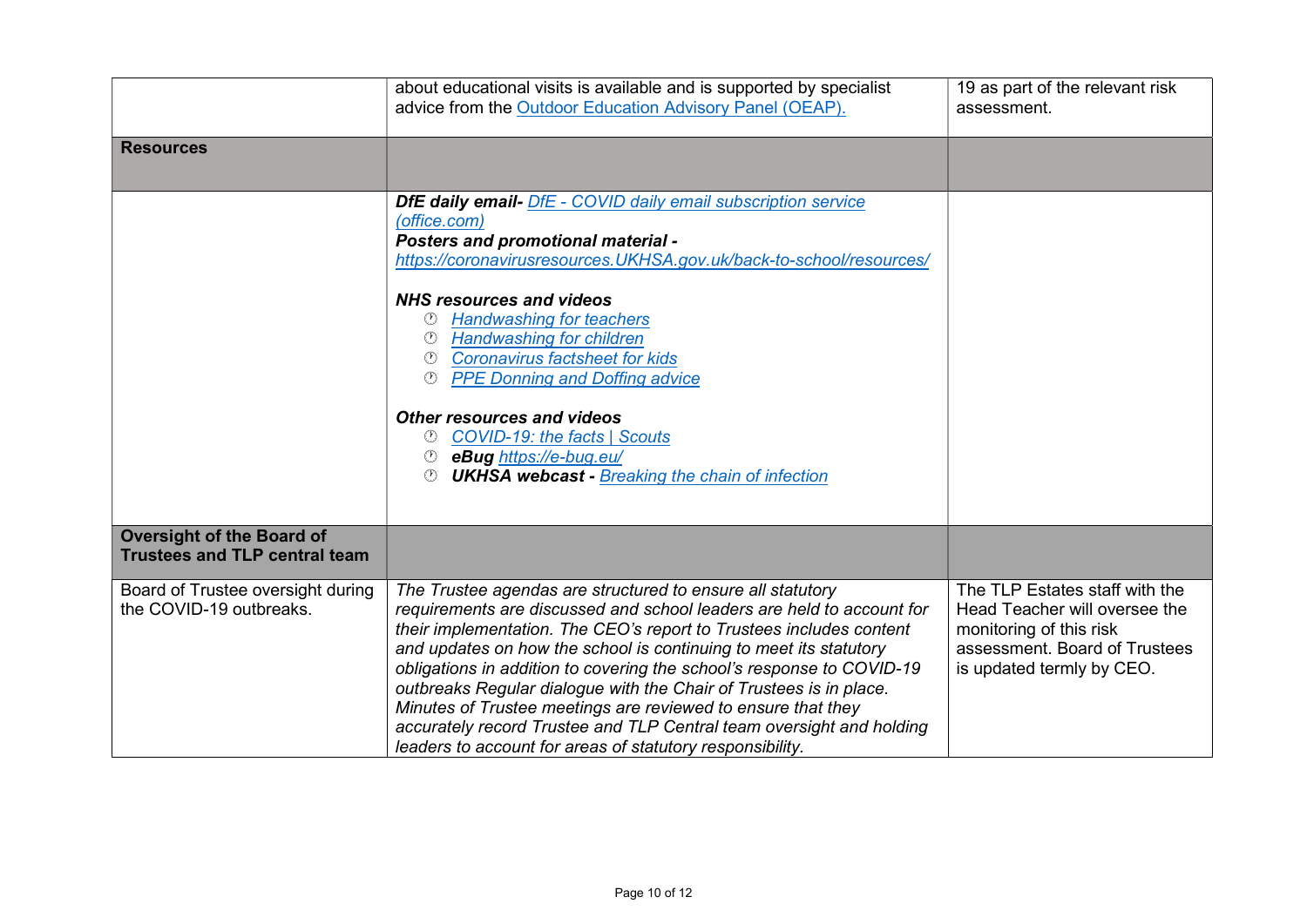| <b>Section</b> | <b>List Actions / Additional Control Measures</b> | Date action to be<br>carried out | <b>Person Responsible</b> |
|----------------|---------------------------------------------------|----------------------------------|---------------------------|
|                |                                                   |                                  |                           |
|                |                                                   |                                  |                           |
|                |                                                   |                                  |                           |
|                |                                                   |                                  |                           |
|                |                                                   |                                  |                           |
|                |                                                   |                                  |                           |
|                |                                                   |                                  |                           |